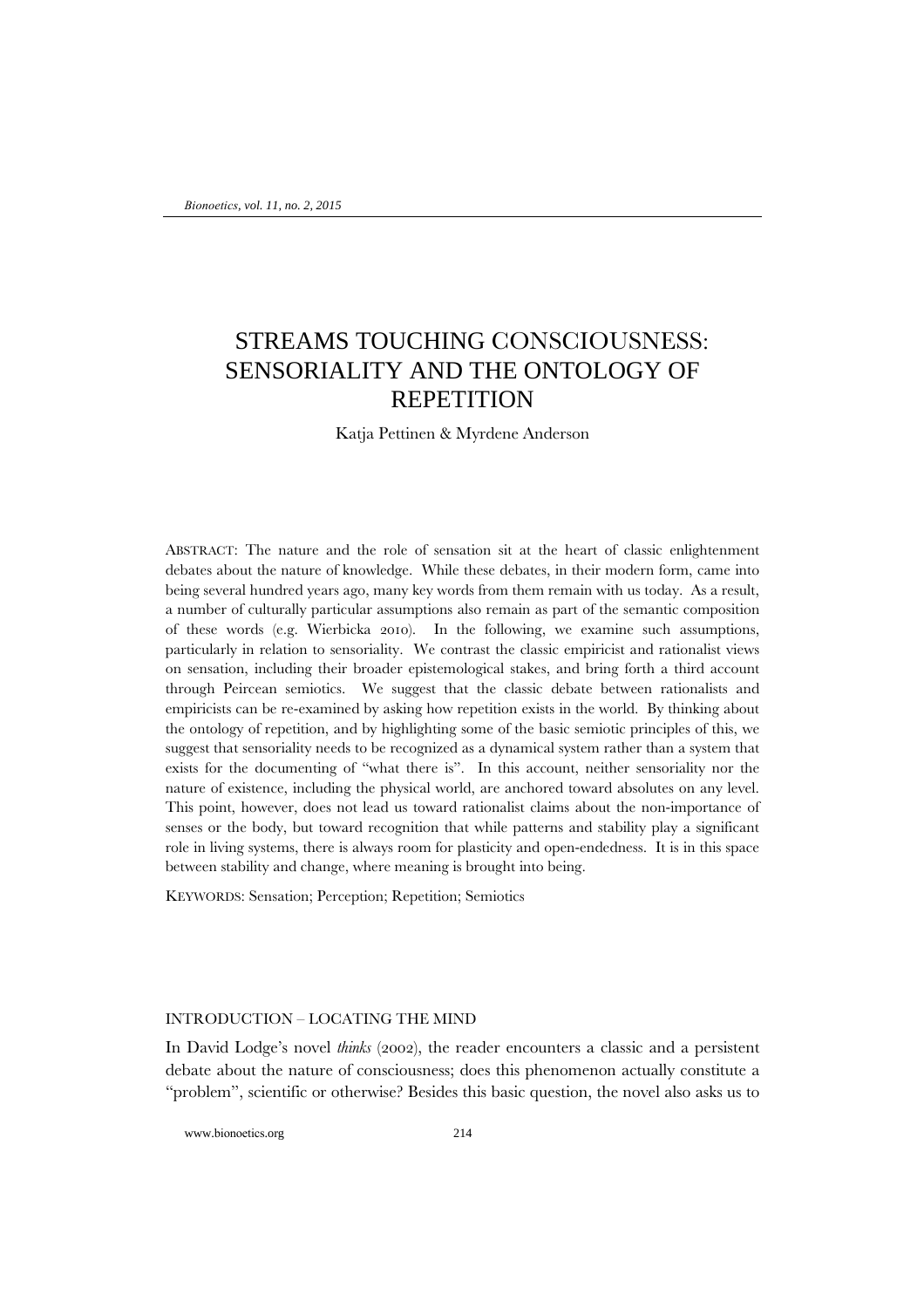consider – in many cases to reconsider – what are we actually talking about when we deploy the term "mind", and the related, equally elusive processes: sensation, perception, cognition. A somewhat common intellectual problem deals with linking these later three processes up as if existing on a linear chain, one proceeding from "brute physicality" of stimuli toward the presumably higher domain of cognition and thought, wherein we encounter still other "problems" surrounding languaging.

In the novel, Lodge sets up a contrast between making sense of these phenomena through a classic, what Evan Thompson (2010) calls a  $2<sup>nd</sup>$  wave, cognitive science approach or through a more classic arts/humanities approach, one in large part inspired by Rene Descartes' framework of rationalism. On one level, the contrast in the novel highlights the problem of materiality and consequently, the location of mind in space and time; can we point to a set of neurological processes, for example, as being specific correlates of consciousness? Can we see grief being manifest on a brain scan? While the current cultural ethos has tilted toward locating both the mind and consciousness in the brain, and even though an extensive amount of brain tissue has by now been both sliced and diced, as well as scanned through various technologies, we still lack any cohesive neurologically founded explanations of either process.

Besides focusing upon the mechanics of neurons themselves, another way of looking at the nature of consciousness deals with taking the phenomenon itself for granted, while paying attention to what can be somewhat colloquially named as "altered states of consciousness". In the Lodge novel we find such approach being deployed by the arts and humanities perspective, wherein one takes it for granted that we as humans are conscious beings. Yet, this consciousness is never continuous or complete, and consequently, it is the gaps between what we are able to notice that are more interesting to interrogate and reflect upon rather than the more mundane, quotidian conscious perception.

Interestingly the latter case aligns with classic anthropological approaches to consciousness that have examined such altered states of consciousness in ritual and trance while, generally speaking, giving sparse conceptual attention to the unmarked, quotidian experiences of everyday consciousness. This situation might in part be a reflection of the somewhat humanist bias of classic anthropology. More recent turns toward 'post-humanity' in anthropology take a more critical distance to that humanistic bias, however (e.g. Kohn 2013). With this post-human turn, we are interested to see how consciousness itself might also become re-examined by anthropologists in the future.

Like classic anthropology, the novel *Thinks* is (culturally) Cartesian in its treatment of these topics, for example, in the sense of what is being left out from this account and what is thereby being taken for granted. While the novel approaches many of the key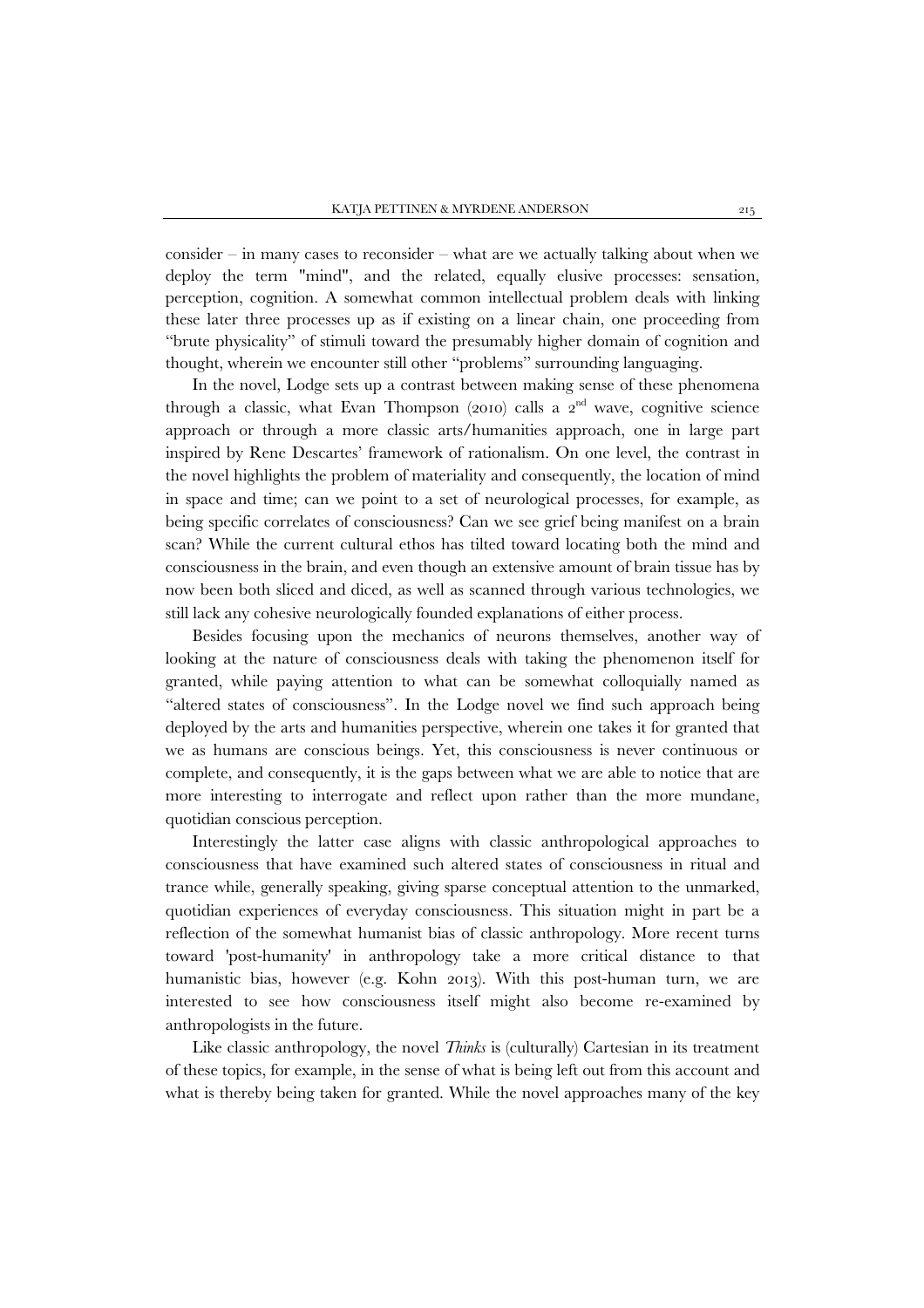BIONOETICS 216

issues through highly nuanced exchanges crafted between two main characters—a cognitive scientist and a novelist—what is not addressed is the issue of existence or 'the world itself,' or what English speakers commonly refer to as the 'Real'. In other words, the overall *positionality* of the organism itself, whether a human or a bat, who experiences and engages with these processes of knowing and perceiving is left out.

Consequently, what such a conceptual move does, whether accomplished through literature, philosophy, or science, is that it dramatically simplifies the issue of sensation/perception, leaving it secondary to the presumably "higher" processes of mind/cognition. Maybe more importantly, sensation becomes frozen as static phenomena, in an analogous fashion to how in linguistics semantics can be regarded as being "frozen pragmatics".

In the following, we trace these Cartesian based accounts of sensation that are founded upon a number of classic dualisms, such as the distinction between an organism and the environment, often aimed at maintaining an epistemologically convenient clear-cut split between what is on the inside of us and what consequently resides somehow outside of us, or "out there in the world".

By re-examining the issue of sensation in relation to the broader question of the mind and consciousness, we will address the basic, yet persistent question of materiality and meaning in living systems.

# SENSATION: MORE THAN DOCUMENTING THE EXTERNAL

In many scientific accounts, a number of explicitly cultural and historically particular assumptions about sensation are present. One such basic assumption deals with the enumeration of sensory modalities, which in many current frameworks and colloquial expressions remains centered upon the almost mythical number five (Howes 2003, Geertz 2002)

Conversely, the conventional semantic composition of the notion of a "sixth sense" evokes a linguistically marked sense of a less established process, something explicitly out of the ordinary.

Yet a closer examination of sensation as a process suggests up to 30 distinct sensory modalities to be in existence – among humans alone (Howes 2009). The main question of interest for us doesn't so much concern the issue of how many senses there might "really" be, but rather, how and why does the cultural notion of there being only five senses persist so robustly through history? Furthermore, other central questions deal with the epistemological challenges that this cultural logic toward sensation maintains.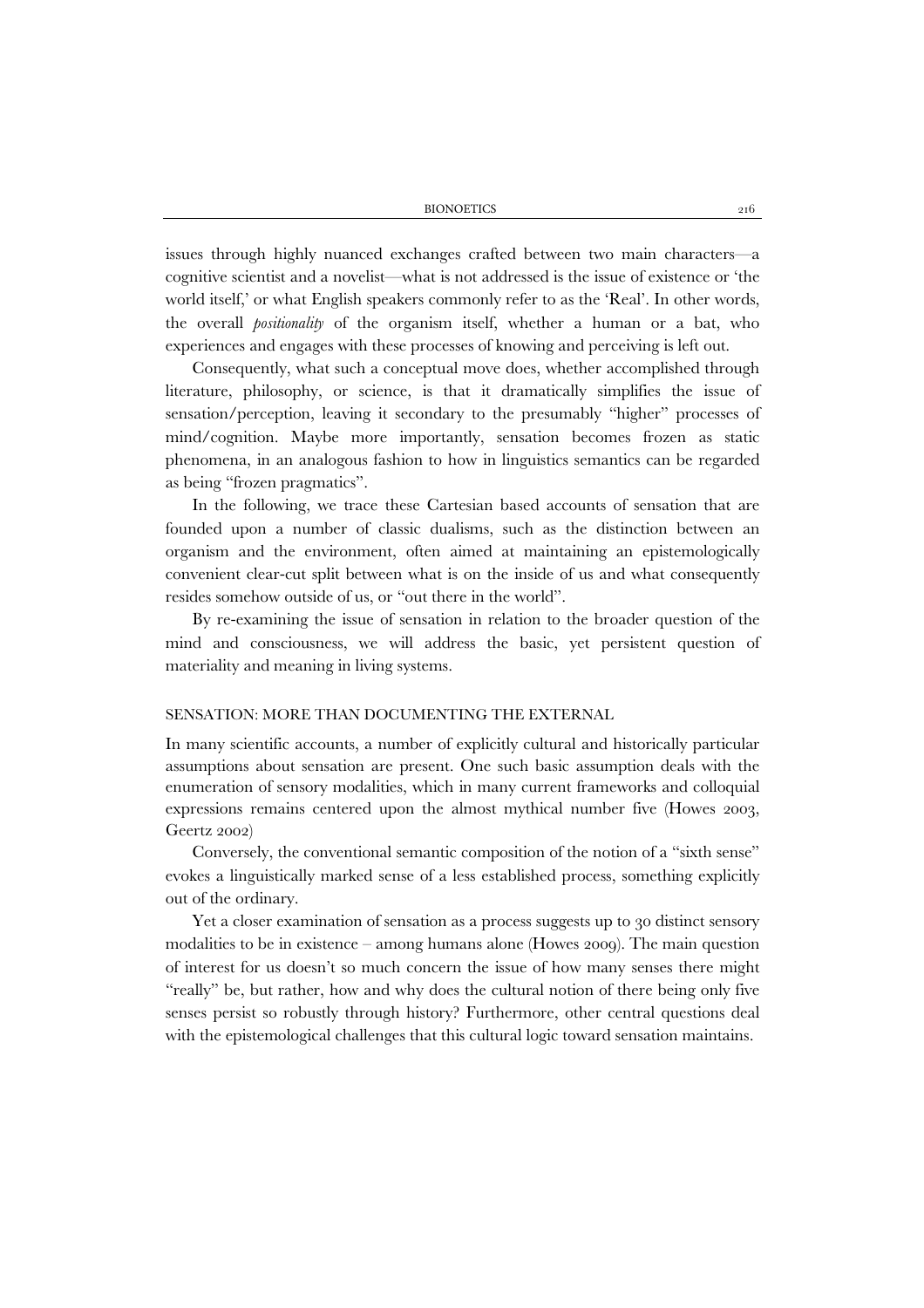# THE CULTURAL HISTORY OF THE SENSES AS INSTRUMENTS FOR KNOWING

Looking at the issue historically, one finds a great deal of conceptual disagreement placed upon the importance or the non-importance of sensorial/perceptive processes in relation to the (presumably) broader domain of epistemology, or knowledge itself. Yet even such disagreements, for example as cast between the rationalists—inspired by Descartes—and the empiricists (following Locke and Hume), make a number of similar assumptions about sensation that help to maintain the classic number five, a number that to some degree was established by the ancient Greeks and later recycled back into the Enlightenment debates.

The Rationalists wanted us to distrust sensorially based knowledge while the empiricists made sensorial documentation the very foundation of the Real. What both frameworks share however, is the basic assumption that sensoriality is a process oriented toward the external world, toward documenting what there really is (empiricists) or by being misled in our thinking because these sensorial imprints of the world can only be partial at best and simply hallucinations at their worst (rationalists). In other words, both theories make the assumption that the human being can be conceptually separated from 'the world itself' in a meaningful way.

For Descartes, the human can attain true knowledge—to know the world as it really truly is—not through the senses, for they are fallible, even presenting us with hallucinations—but through the powers of the mind; thinking, logic, and mathematics are the only central foundations of rational thought within this framework.

For the empiricists**,** we can only know anything at all if it is first sensorially documented. Indeed, the British philosophical tradition of empiricism as a central conceptual movement in the 1700s helped congeal central enlightenment ideals into the emerging scientific frameworks. As Raymond Williams noted, at the heart of this philosophical movement is the "old association between experience and experiment" (1983:116). While the term "experience" itself can be open toward a range of differing perceptual encounters, including those that are not distinctly grounded in material or energetic properties of the world (e.g. a spiritual or an aesthetic event), once experience is coupled with experimentation, a more narrow range of parameters is at play; namely, a more explicit focus upon capturing the essence of phenomena through materiality alone.

The Newtonian based world of existence therefore came to center upon the "brute facts" of existence. In these accounts, certainty and objectivity became highly valued cultural ideals (Daston 2007).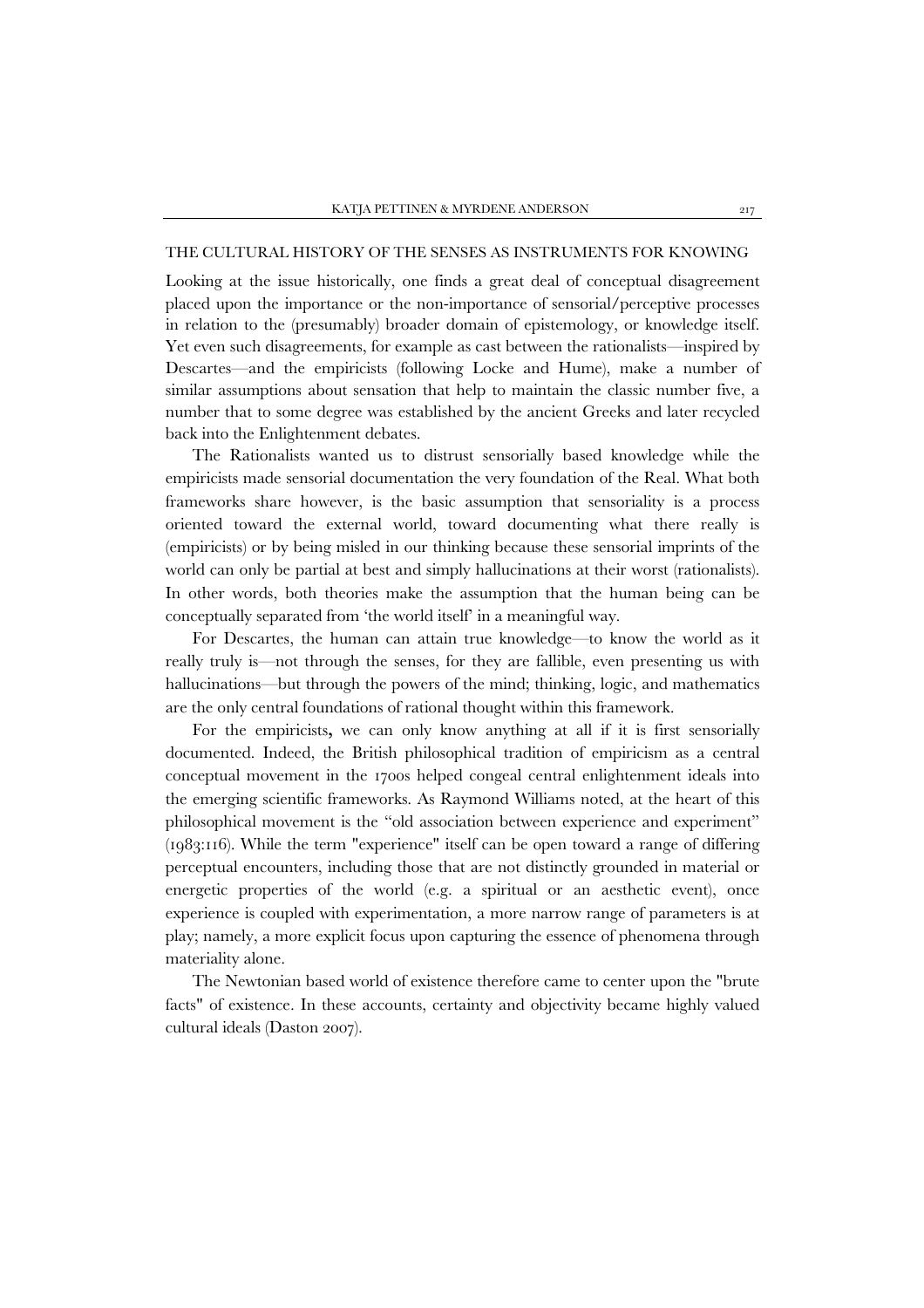#### REPETITION: THE PERPETUALLY NEW OR THE SAME OLD?

We'll now address the issue of sensoriality through a more general level question about repetition itself: when and how can the same be "the same". In other words, this question deals with ontological aspects of repetition: how does repetition or "the same" exist in the world?

Before proceeding, it is worthwhile to frame the term ontology itself in a more detailed manner, particularly as it has gained broad circulation across a number of disciplines in recent decades.

#### ONTOLOGY AS A CONCEPT

The domains of epistemology, metaphysics, and ontology have classically been the purview of philosophy. Interestingly two of these terms, or philosophically speaking, areas of specialization, epistemology and ontology, have in recent decades travelled to a number of fields, including both across humanities and social sciences, in some cases also appearing within natural sciences. As a basic definitional distinction, epistemology deals with the overall domain of knowledge—what is "good" (e.g. "defendable" or "rational") knowledge and what are the methods or general premises of attaining such knowledge. Ontology on the other had is centered upon the basic question of existence, of "what there is". Yet, in order to ask any question about the existence of things, one of the immediate questions leads us right back into the domain of knowledge itself: *how* do we know what exists, and conversely then, what is it that does not exist. One the ways in which classic enlightenment thinkers aimed to sort out these questions is by establishing distinctions such as "mind independent" vs. "mind dependent" realms of existence, categories that in some cases became further aligned with the distinction between "natural" and "supernatural". In most reductionist accounts the "natural" or the mind-independent domain is "all there really is" in terms of overall parameters of existence. One such grand historical shift occurred when the medieval cosmological account, the Great Chain of Being, became replaced during the enlightenment with naturalist taxonomies, such as Linnaean taxonomy: a shift from an organic worldview toward an increasingly mechanical worldview (Capra 2014:19).

Both anthropologists and historians of science have documented the ways in which these conceptual issues, when being played out in the scope of social life, were blatantly colored by political and ethical issues (Daston 2007, Marks 2011, Bauman and Briggs 2003). It is a common pattern across social life that core questions about the existence of things are also distinctly political questions, still today, simply on the basic level that those who are cast as being outside the modern, "rational" accounts are in some instances categorized as "savage" or as "crazy"; either one is somehow stuck in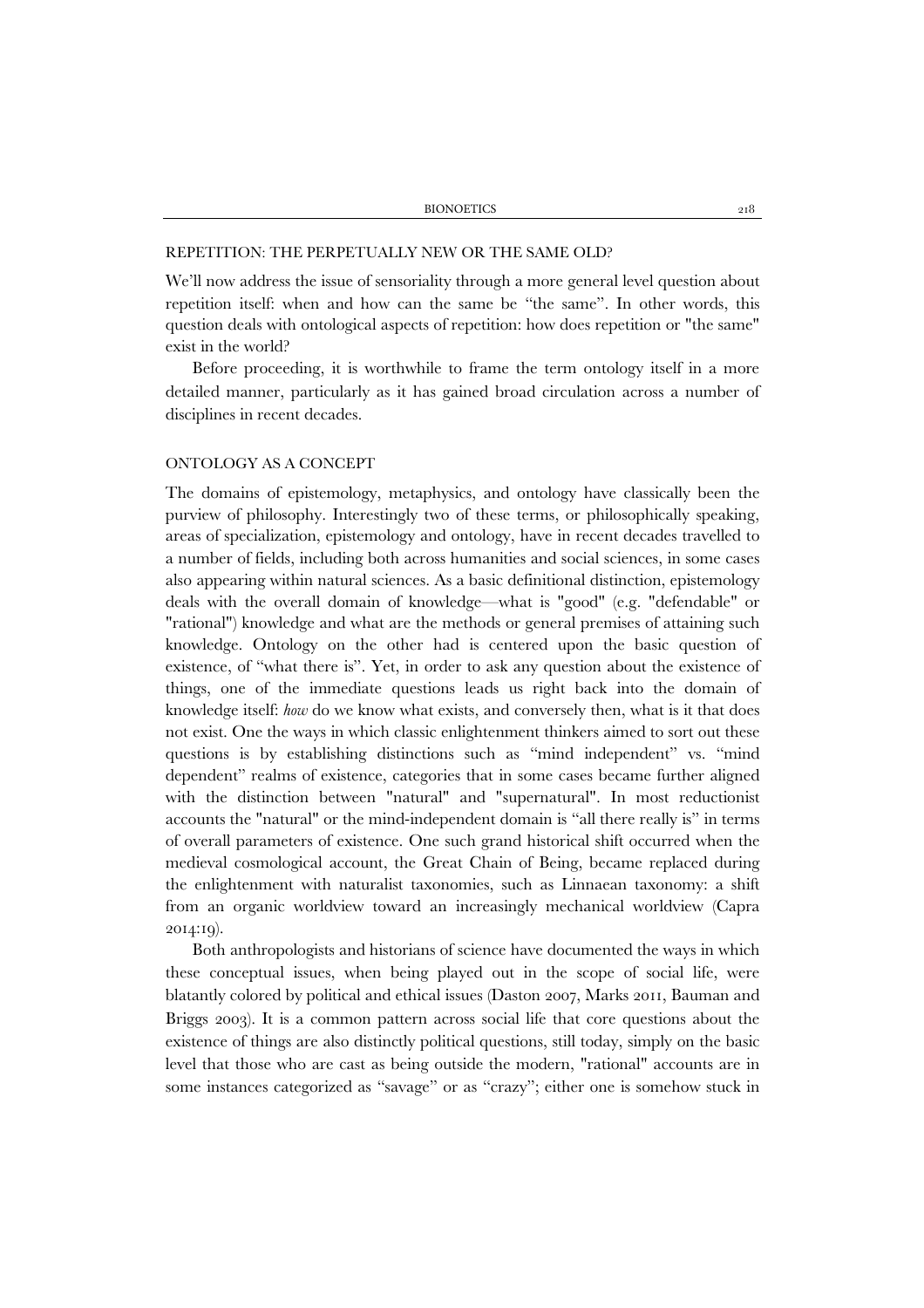the past, for example, being "blinded" by a given cultural tradition which does not allow one to grasp the world for what it really is or, one as an individual is lacking something in themselves, such as sanity. In either case, significant institutional consequences have historically followed as a result of such classifications, again stemming in part from these foundational philosophical, and today, increasingly "evidence based" claims about the true existence of things.

One of the particular ways in which a paradigmatic approach to the questions of existence emerged through empiricism, is the focus upon materiality that this philosophical movement takes. Again, such focus came into being as a result of the previously existing debates about the role of sensoriality within the broader domain of knowledge, here the focus being on the overall notion that 'seeing is believing' (Anderson and Pettinen 2014). Any philosophical movement directly influenced by empiricism consequently came to maintain that without a sensorial stimulation present, which then can be perceived by a human or through various technologies that further expand human sensorial range, there simply was no 'true' existence. In other words, the realm of ontology came to be centered, at least common-sensically, upon materiality being at its core. As such, besides setting up the modern vs. primitive contrast, empiricist philosophy also comes to later establish the "two cultures" (Snow 1959) of academia, or the distinction between sciences and the humanities (e.g. Hernstein-Smith 2005:12).

Given that the overall epistemological foundations of the west have tilted toward materiality, to posit an "ontological" account of repetition—an abstraction not an entity to begin with—is to already make a somewhat particular claim about the nature of existence, namely that existence is in part conceptual and cannot be captured through material or energetic parameters alone. Such an account can be grounded through various theoretical perspectives, including idealism and various poststructuralist movements that followed it in the course of the  $20<sup>th</sup>$  century. However, in our case, we do not follow these latter conceptual movements, mainly because they have no ability to account for materiality while placing too much faith in representational processes. Another way to make the basic ontological claim that materiality alone cannot account for existence, while also recognizing that materiality is highly significant, is through Peircean semiotics, or systems theory, for example as brought forth recently by Fritjof Capra (2014). What both of these frameworks share, is the ability to account for constraints and patterns, but in an open-ended manner that leaves room for dynamism rather than being caught within the overtly mechanical enlightenment cosmology.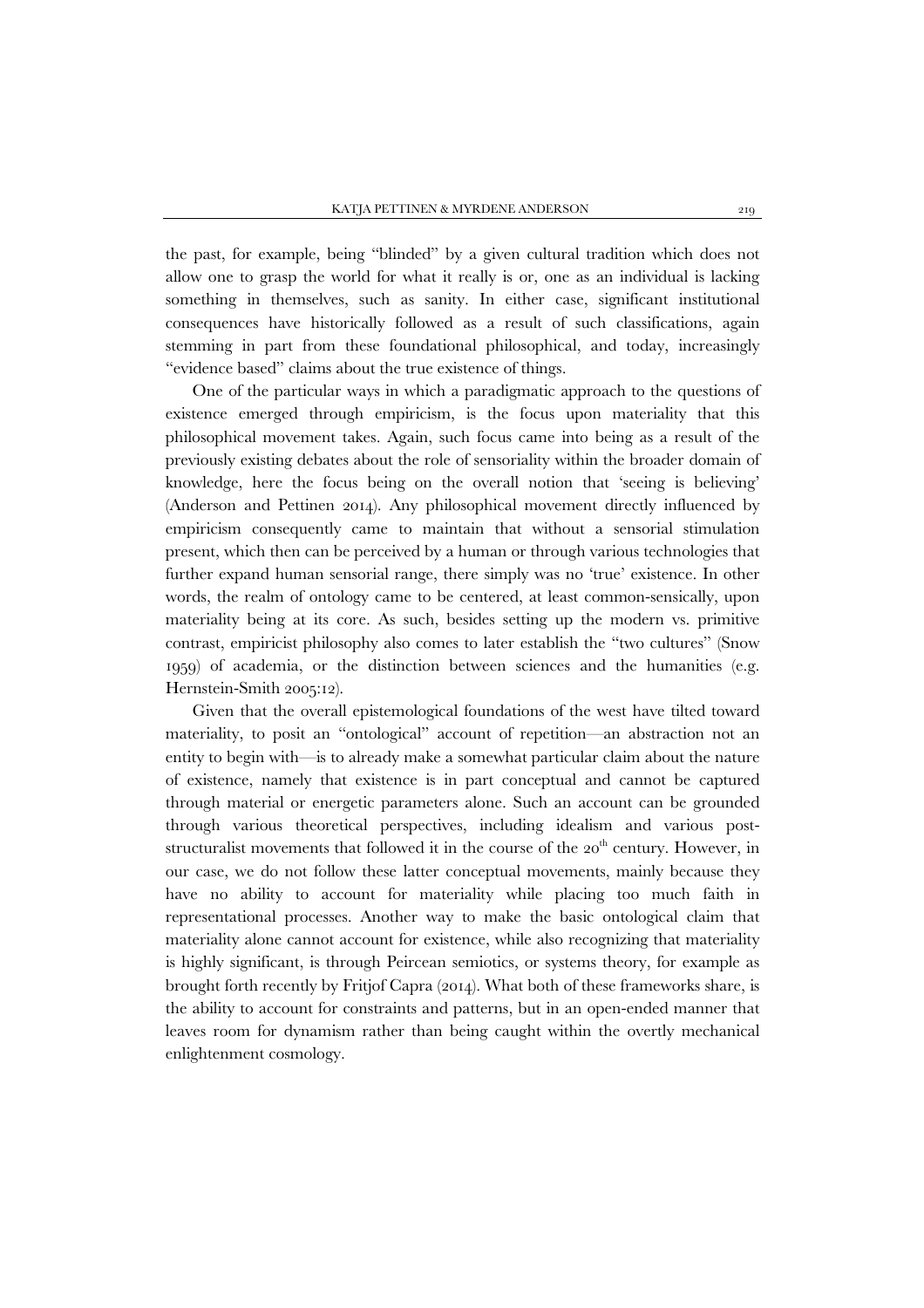#### THE ONTOLOGY OF REPETITION

Heraclitus classically stated—or has been reported to state, as might more accurately be the case—"one cannot step into the same river twice". In such articulation, the world is fundamentally regarded as being in a state of flux; all being is also becoming. In the words of semiotician Floyd Merrell; "everything is becoming something else than what it was previously becoming" (2010). In Merrell's view then, all "things"(for convenience, we can focus upon material objects but the same applies to concepts and ideas) are interdependent, interrelated, and interconnected.

Along these lines, identical reproduction of anything as precisely itself is not possible—ontologically speaking. From the semiotic perspective that Merrell, following Peirce, highlights even inert objects are always in the process of becoming something else than what they previously were, because even their existence is within a particular context, within a particular set of relations that themselves cannot be stable. Of course, the issues of context are rather broad as they can be recognized differently, including on grander evolutionary scales of existence: evolutionary deep time in no way respects human accounts of the world's becoming. Yet when shifting the perspective from ontology toward subjectivity we can locate a contrasting way of thinking about repetition and sameness.

Specifically, if we place focus on the sensorial and perceptive ways in which organisms exist in the word, in other words, upon our embodied ways of being and existing as individuals, we can note that the moment we *recognize* something, we have treated it as the same on some level. In other words, we have conceptually made a categorical move and shifted from particularity toward abstraction.

The classic empiricists get epistemologically great mileage out of the basic observation that in some instances things fundamentally are "the same". This is the case because empiricism as a framework maintains a number of particular assumptions about the world, which lead toward a coherent stable reality existing "out there". These two points of focus—sensoriality and reality—are somewhat circular cosmologically, both supporting each other: "if it really is there I can see it; if I can see it, it really is there." Therefore, in certain epistemological interpretations the claim that repetition does have a distinct ontology might lead one back to regarding sensoriality simply as a means of documenting that which exists, "mind independently" as it were. In the following, however, we will take a differing interpretation toward such ontological claim.

Another way of looking at the question of how repetition exists in the world stems from taking a different stance toward sensoriality as compared to the one adopted by empiricism. Here, we can contrast the fully dynamic account of the world and of existence (a semiotically grounded ontology) and the fact that when living organisms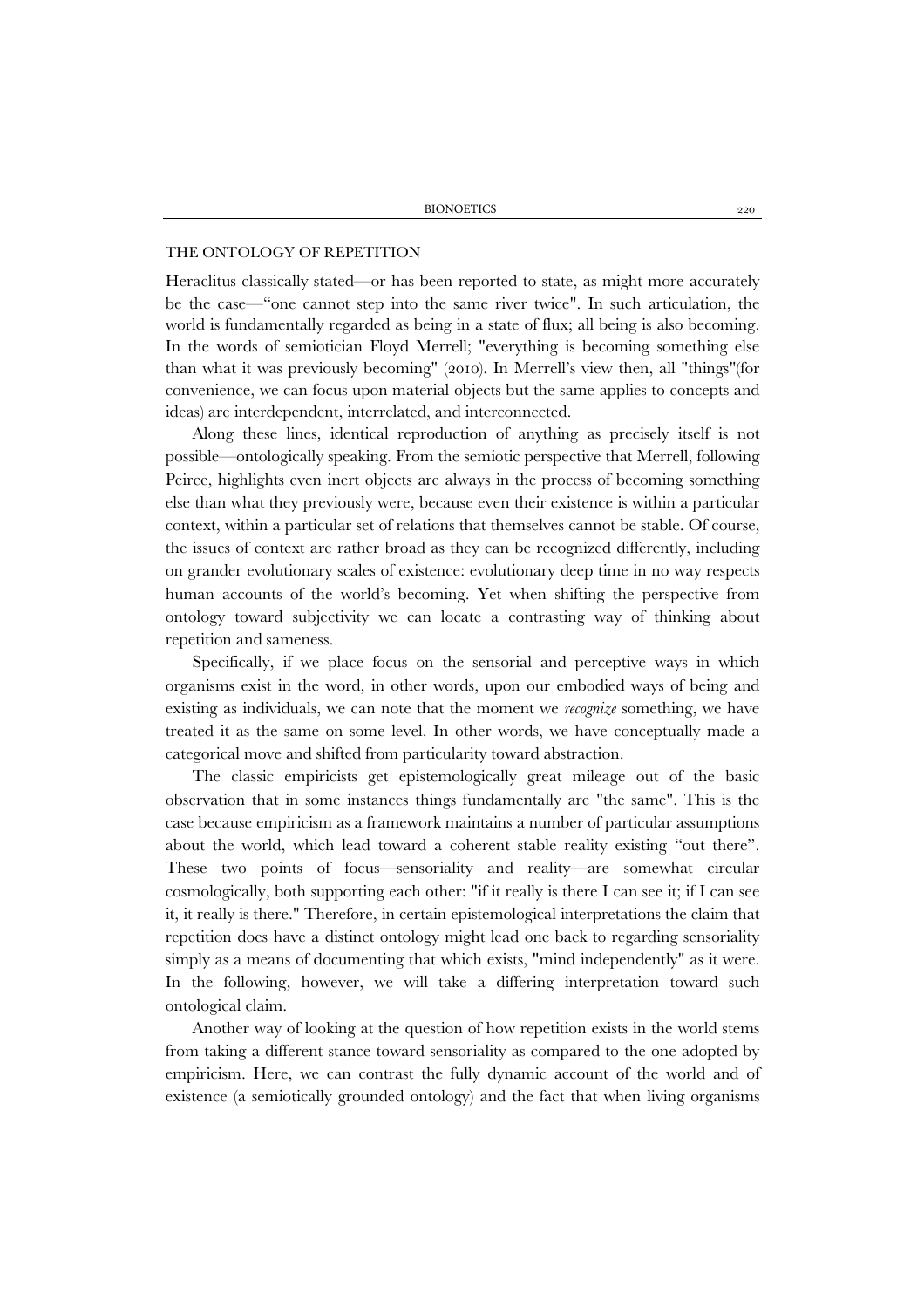engage with such a world they all encounter moments of fundamental familiarity; they recognize things, they remember things, they re-encounter a range of "the same" through various sensorial modalities.

The main reason for such encounters of familiarity deals with a fundamental feature of living systems, that of memory and of learning. In essence, what constitutes learning across biological systems is the ability to perceive similarities across sensorial feedbacks. We can be reminded of Gregory Bateson's basic account of information being "a difference that makes a difference"; the living organism recognizes something as familiar or "the same" precisely because such recognition is in some ways significant within the context of its *Umwelt* (Uexkull, 1957)—within its species-specific ways of perceiving and being in the world. Echoing these notions, philosopher of science, Isabelle Stengers further reminds us that, "learning does not mean imitation"  $(2003:31).$ 

When we place the focus upon *embodied learning*, a process that is ongoing, something never to be completed, sensoriality can be highlighted as a means of engaging with the world, within the world, rather than a set of "information" gathering devices that document "what there is". This account of sensation as a means of engagement allows us to more readily recognize internal sensorial events such as balance, hunger, or thirst, as being distinct sensorial modalities in their own right.

Furthermore, if we also take into account what we have referred to in the above as semiotic ontology—a position that emphasizes the dynamical state of all systems, whether living or non-living—we can take this point a bit further. Rather than leading us toward any epistemological angst about whether we can really, truly know the nature of the world (we can altogether bracket the solipsist doubts of rationalism: whether the world, including other people, actually exists) we can instead recognize that our understanding is always already situated and ongoing. It is the case both that the world itself acts upon our knowledge, our understanding—we can't just "make it all up"—while it is also true that our knowledge systems themselves act upon the world and impact the manner in which we come to understand given parameters of the world.

As a whole, the broader argument about ontology is this: there is no way to truly separate subjectivity from existence. In other words, this claim challenges the distinction between mind-independent vs. mind-dependent realms of existence as being meaningful. It is indeed such a perspective that arguably led toward the rise of a "disenchanted" universe. A semiotically founded ontology includes the subjective aspects of existence, in short because if we are to recognize living organisms as *active interpreters* of their particular environments, their *Umwelt*, in contrast to being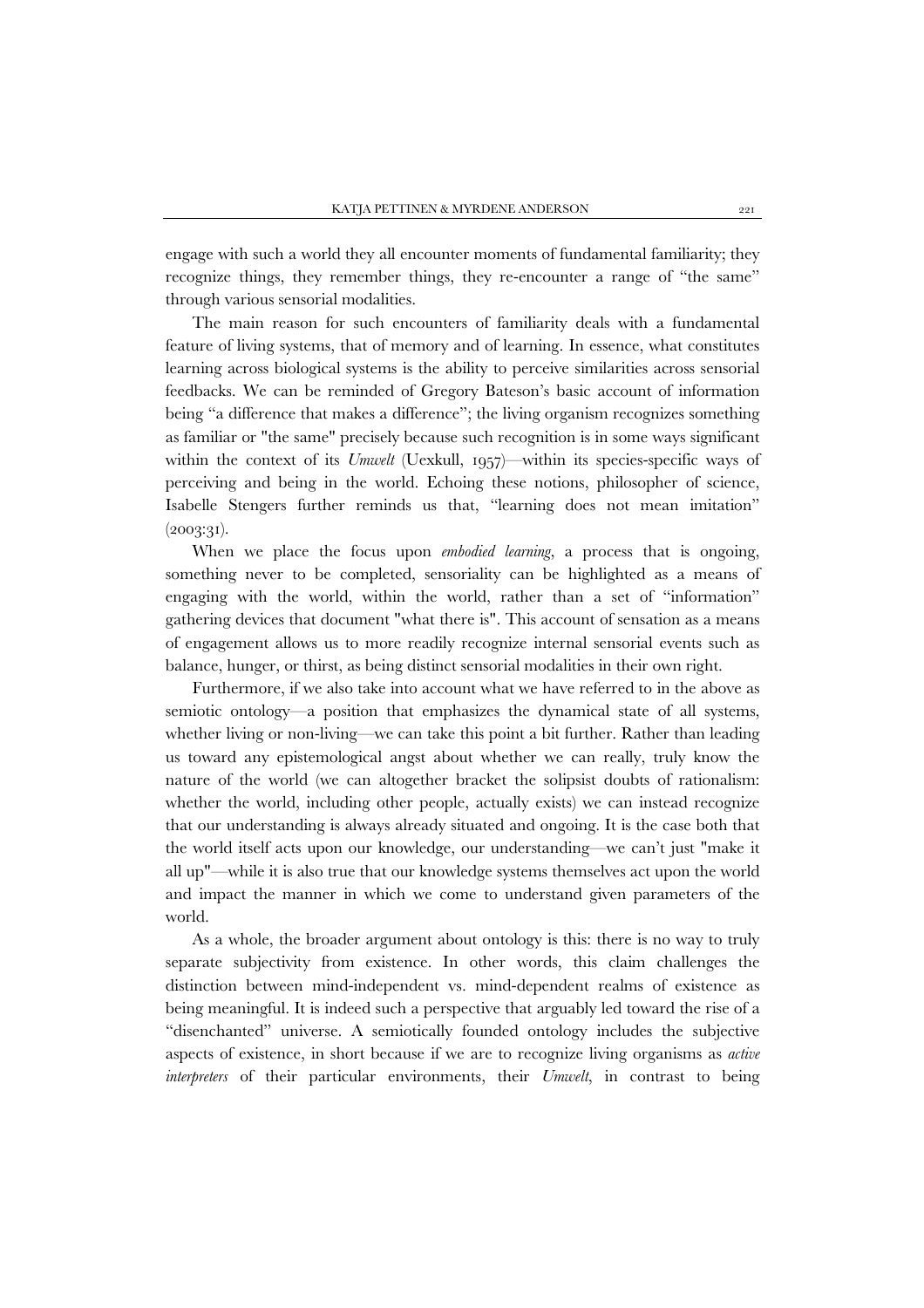fundamentally driven by a set of codes, we also have to recognize subjectivity in our accounts of existence and being (also see Varela, Thompson 1993, Deacon 2011).

#### THE TENSION: BETWEEN DYNAMISM AND STABILITY

In the last section we emphasized the view that from the perspective of life, or living systems as a whole, repetition has no ontology, you indeed cannot step into the same river twice. Things are open-ended, life is filled with digital plasticity and analogue elasticity, dynamism is both local inductive rule and global deductive law. The creativity that violates yet energizes tame expectations from inductive and deductive patterns would be the wild or less predictable abduction, the utterly new.

However, from the perspective of an individual organism's life span, repetition or sameness emerges through perceptive processes. In order for habits to form, whether functionally, behaviorally, or perceptively, some previously dynamical process needs to be treated as a stable phenomenon.

Among non-human animals such processes of learning became conventionally catalogued under various notions of "instinct". The conceptual tendency for this was in part lodged into place by Descartes, and by other humanists sharing a paradigm of human exceptionalism; the main attribute assumed exceptional was the soul that only humans were thought to posses. The soul as a categorical prerequisite equipped the human agent with various capacities that were otherwise denied from other living organisms, including language, mind, and sentience—even human children were assumed deficient and incapable of feeling pain. In part, these considerations underlay Haeckl's adage proposing that ontogeny recapitulates phylogeny.

In the course of the  $20<sup>th</sup>$  century, the framework of natural selection became operationalized, initially through the concept of a gene, later through the concept of DNA, and now often the unit of analysis is the genome/epigenome, while more recently also holobiome (Guerrero, Margulis and Berlanga 2013) and even ecobiome have emerged as possible units of evolutionary analysis.

In time the "blueprint" of DNA coded for all further behaviors down the line, regardless of the –ome in question (a notable exception is Guerrero et al 2013). This would leave little or no room for any actual amount of learning to take place—apart from something like "operant conditioning"—except among the humans, now the supposed possessors of *culture*, rather than the more medieval notion of a soul. The logic of course, hadn't changed much.

Recognizing the strong historical roots for such human exceptionalist accounts, we can still talk about some of the ways in which repetition as a phenomenon is brought into particular modes of existence as a result of human history and culture, including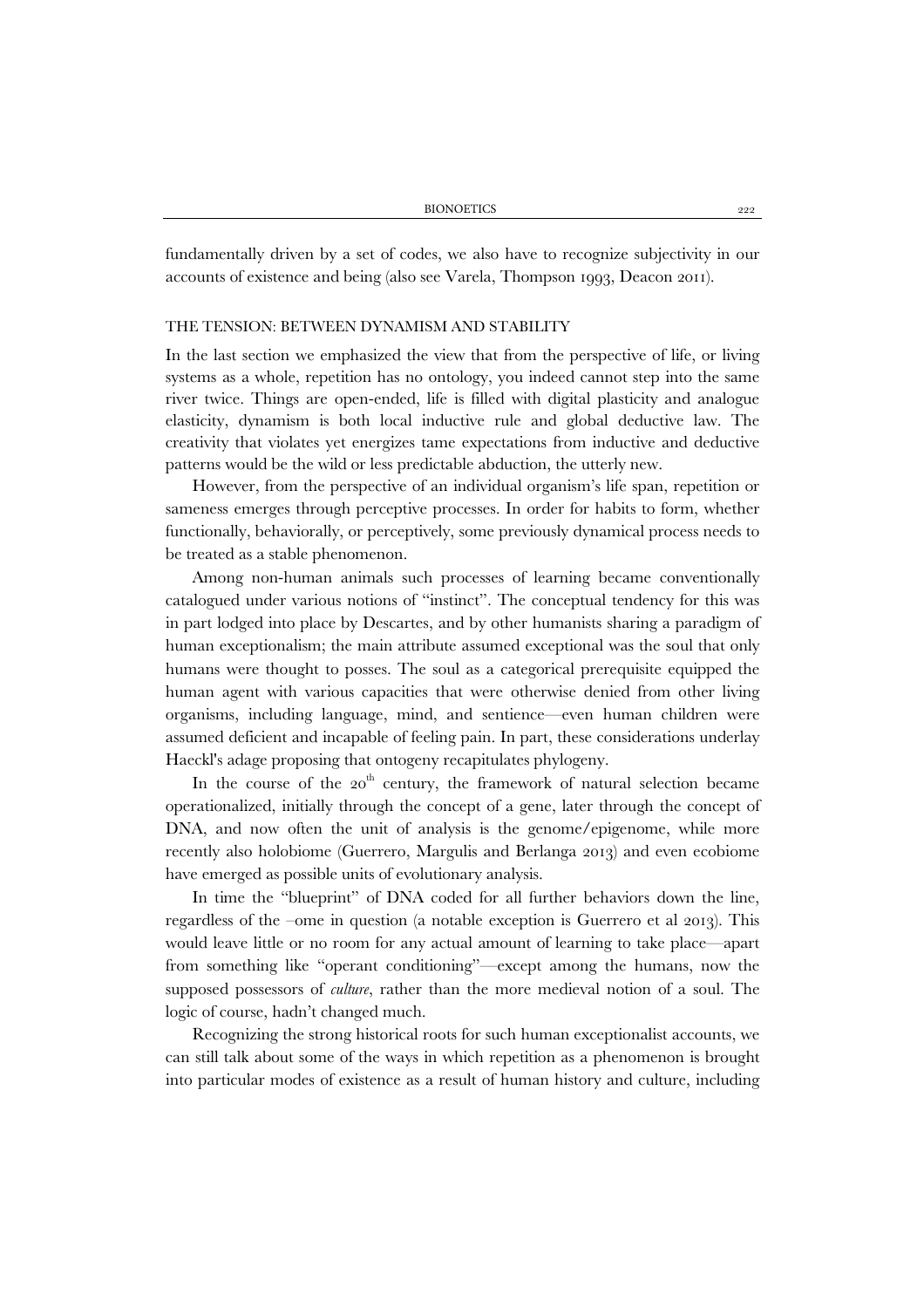through scientifically grounded epistemology. Among humans there are a number of patterns that, for better or worse, amplify the broader tilt of learning, present in living organisms at large, toward perceiving, and actively seeking, patterns in nature and thus creating a sense of repetition.

As a whole, in this paper we work from the overall tension between the nonontology of repetition, of taking the cosmos as being in a through and through dynamic state of becoming, and the inevitability of living organisms return and recognition of something as the same.

### EPISTEMOLOGIES OF VALUE

On many levels, the story of western modernity intensifies the processes of replication, in part through a set of technological developments, such as the phonetically-based alphabet, mechanical printing and mass production of texts. At the same time, a number of these developments took place on representational and epistemological levels.

The core epistemological shift—in many ways, the very story of western modernity—centers on the development of scientific approaches to knowledge systems. The scientific modes of knowing, in large part culturally formalized in the Anglo-American tradition through the philosophical framework of empiricism, came to center on approximating the "true" aspects of the external world. One can note the ways in which this project emerges out of the broader social orders of capitalism and imperialism, systems that benefitted from a strict separation between the so called "civilized" and "primitive" modes of knowing. In short, the civilized came to be positioned as those able to recognize that something referred to as reality in-and-ofitself exists and can be set apart from the realm of the so-called supernatural, as well as from the realm of human subjective, and hence variable, experience. Furthermore, "truth" then is the domain that truly sets the civilized further apart, mainly being the publicly shared, reliable, demonstration of this reality—via autoptic witnessing and show-and-tell evidence, privileging the visual.

It is in such epistemologies wherein replication emerges as a higher good of its own kind, something to work for, something to achieve, for example, through a set of highly controlled procedures of a laboratory. Here innovation and creativity become modes of methodological performance; the ability to establish those kinds of procedures that will yield a consistent and one-to-one objective picture of the world and nature. The universal, the singular, the causal; the highest order of knowing being a universal law and certainty.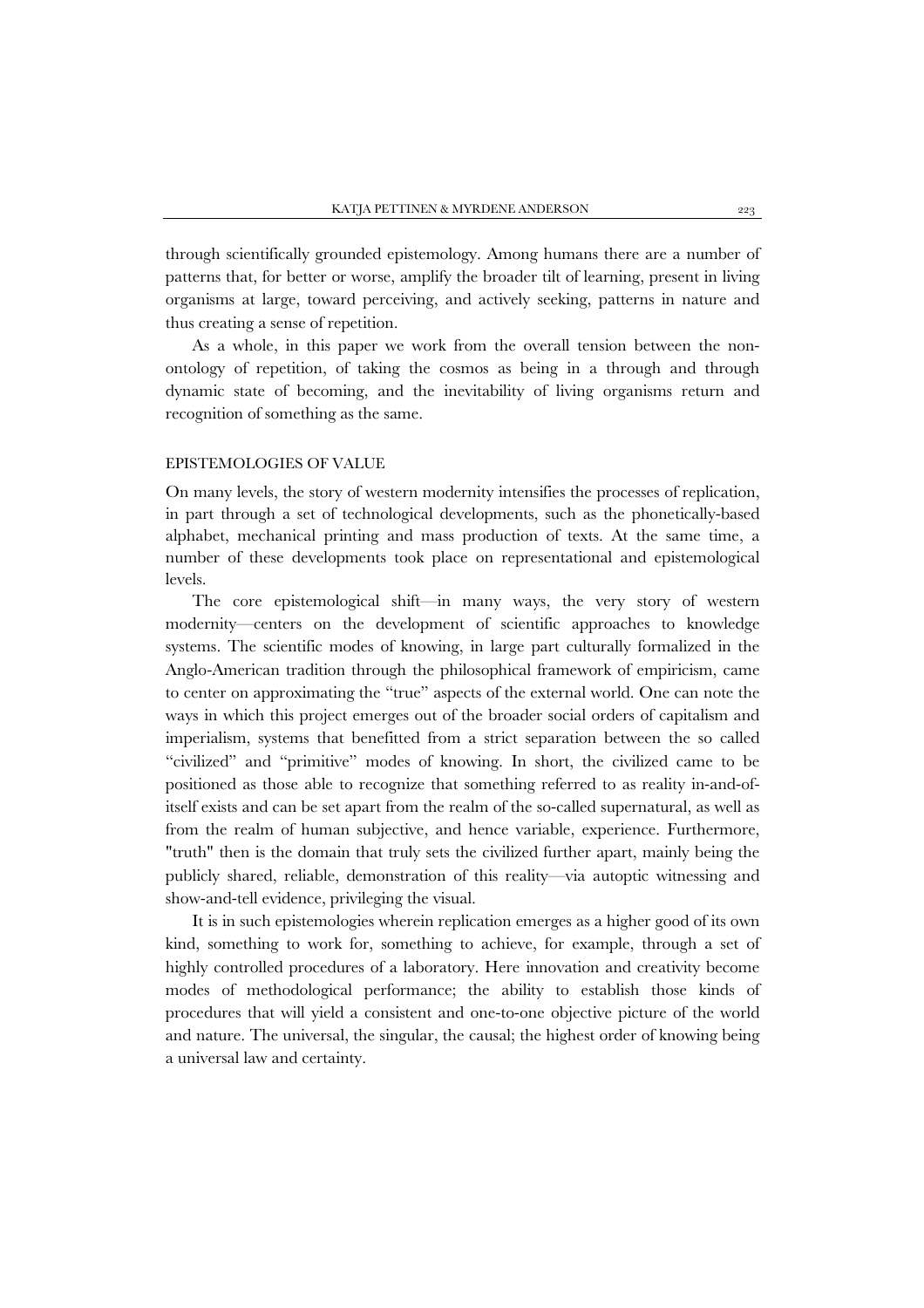#### THE WORLD AS AN ILLUSION

Another strand of scientific modeling, rising from contemporary neuro- and cognitive sciences, is the account of viewing the world (as experienced by humans) inherently as an illusion, specifically one "created" by the human brain. While being now articulated in contemporary scientific contexts, these accounts echo the philosophical anxieties raised by Cartesian solipsism: how does one really know if the world as perceived by the self, more specifically everyone else except the self, is just an illusion of some kind? As both Alva Noe and Eduardo Kohn have pointed out, such Cartesian solipsism can emerge only through a thoroughly disembodied logic. If we actually acknowledge the presence of the body and sensoriality, and further recognize that we exist through such modes of embodiment, we cannot disregard the actual and inevitable existence of both ourselves and of others, all of us already within the world. In a sense, the basic argument that both Noe and Kohn touch on, is that while scientific realism came to take a very close and detailed account of living systems – it paid attention to materiality – it did so through a number of Cartesian tenets that became imbedded into the Enlightenment scientific systems. As a result, all biological systems, including the human body, came to be viewed mechanically, systems "dumb" and prone to error.

More specifically however, current neurological accounts are centered on findings that supposedly demonstrate the limits of human perceptive capacities; that the world over and over presents itself to us in a manner that doesn't correspond with notions of a singular assessable reality, a "world-in-itself" in Eugene Thacker's words. In somewhat obvious ways, the prevailing scientific paradigms here elevate the domain of physical and material reality, the world (presumably) "out there" rather than the social intersubjective domain that the Cartesian based problem of solipsism was centered upon. Furthermore, rather than letting go, or even reconsidering the actual productivity of the moniker "reality" itself, these models come up against the plasticity of our perception through various case studies, such as the rubber hand phenomenon, McGurcke effect, change or inattentional blindness, and color perception, casting all such phenomenon at times as sensorial "illusions". To categorize dominant human ways of sensing and perceiving as illusions should on some level cast questions back toward the nature of the assumptions present in such categorizations in the first place (Noe 2009).

What can be highlighted here are the ways in which the accounts of a world as an illusion are indexical of the epistemologies that are premised upon valuing repetition, for example as a pathway toward certainty. Such scientific paradigms do very well on the pole of reliability, yet cannot but to lose validity through such focus. Furthermore, a number of core questions about the state of ecology or human health cannot be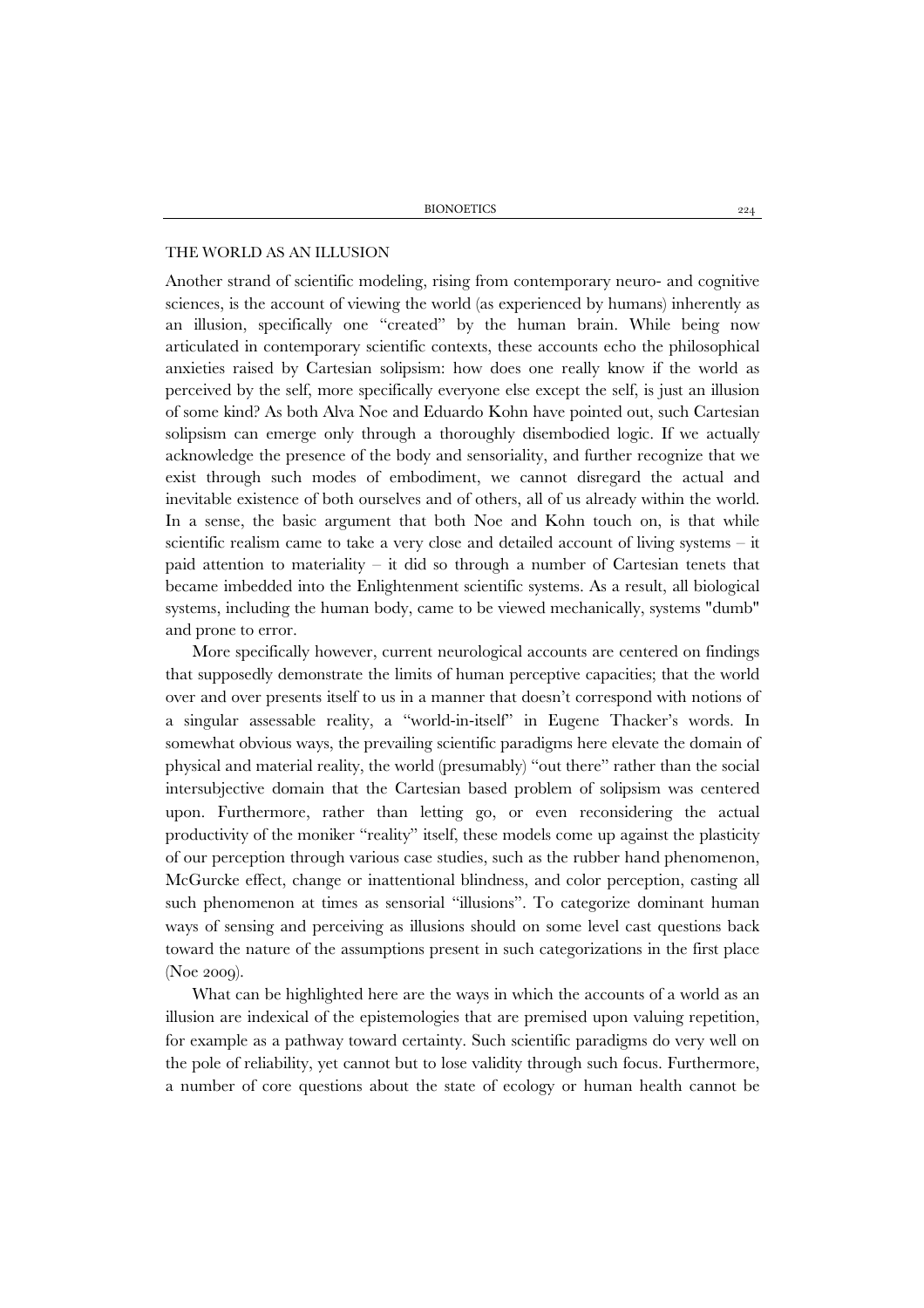directly addressed through a set of experimental procedures in the first place, in other words, replicability is not all there is even to scientific certainty (Sarewitch 2015).

## **CONCLUSION**

Rather than regarding the human ways of perceiving the world as an illusion, we suggest that a more productive, as well as a more evolutionarily grounded way, is to recognize that both ends of the pole here are in a dynamical relation to each other. On the one hand, the world itself (the nature of existence) is a dynamical system, one always in the state of becoming something else than what it previously was becoming, even if such changes are in many ways subtle. On the other hand, living organism's subjective ways of being in such a world resonate with such dynamism. While sensorial/perceptive processes need to be able to take into account the patterned, structural aspects of the world – every moment cannot be radically new! – they also need to be able to correspond with the ways in which such patterns and structures exist both within particular contexts and within particular sets of relations. This double dynamical recognition allows us to respect the key features of life that make it an engagement with meaning on all levels of existence; plasticity and open-endedness. The core value that then emerges epistemologically is not that of certainty but that of relative stability.

> Katja Pettinen, Mount Royal University, katjapettinen@gmail.com Myrdene Anderson, Purdue University, myanders@purdue.edu

# BIBLIOGRAPHY

Anderson, Myrdene, and Katja Pettinen. 2014 "Perception: Seeing is Believing?", in *Semiotics 2013*, ed. Jamin Pelkey and Leonard G. Sbrocchi, 217-224. Ottawa: Legas.

Bateson, Gregory. 1972. *Steps to an Ecology of Mind*. New York: Ballantine Books.

- Bauman, Richard and Charles L. Briggs. 2003. *Voices of Modernity: Language Ideologies and the Politics of Inequality*. New York: Cambridge University Press.
- Capra, Fritjof. 2014. *A Systems View of Life: A Unifying Vision*. Cambridge University Press.

Callagher, Shaun. 2005. *How the Body Shapes the Mind*. Oxford: Oxford University Press. Clark, Andy and David Chalmers. 1998. The Extended Mind. *Analysis* 58(1): 7-19.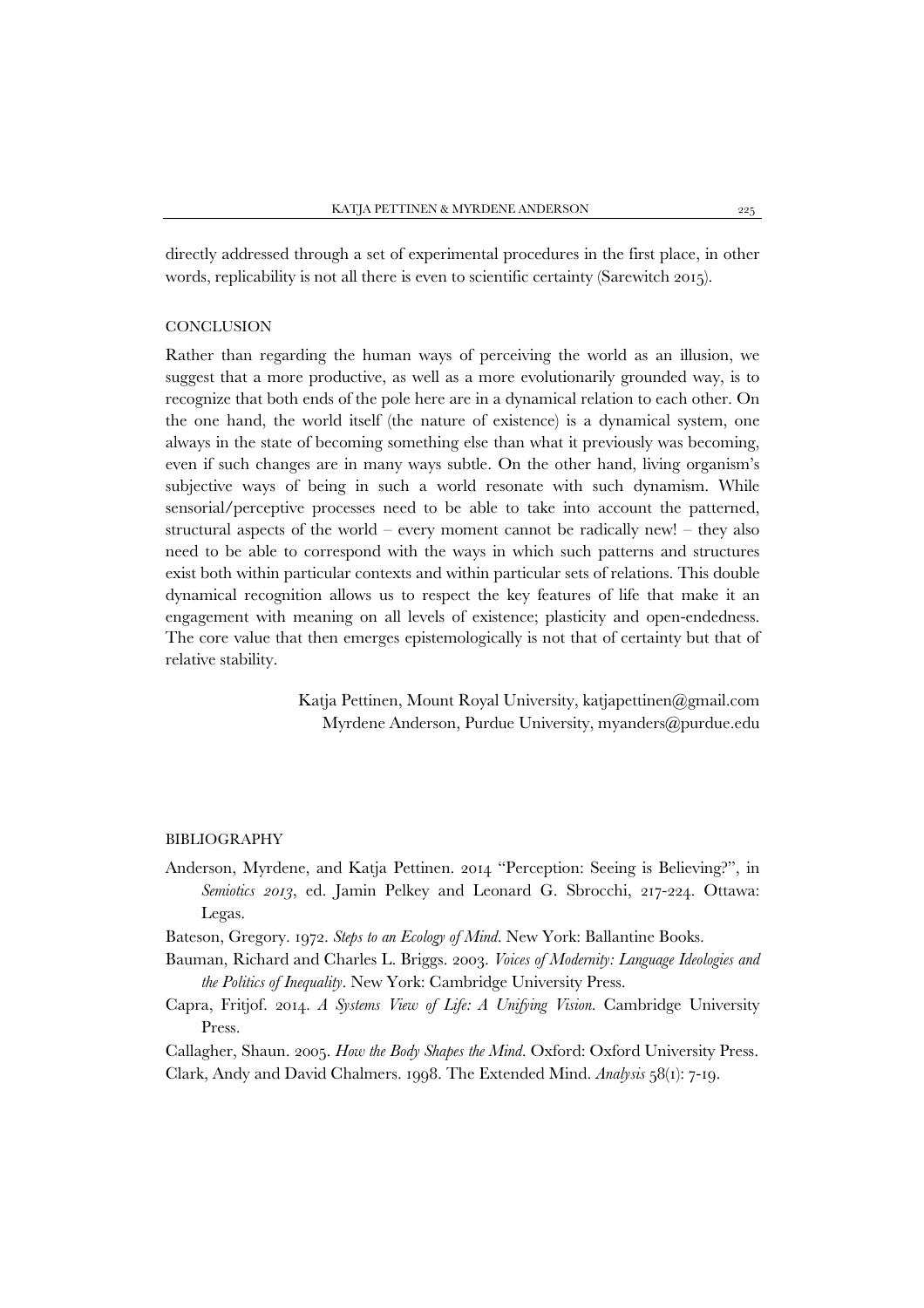BIONOETICS 226

- Chalmers, David. 2010. *The Character of Consciousness*. New York: Oxford University Press.
- Daston, Lorraine. 2014. Beyond Representation. In *Representation in Scientific Practice Revisited*, Catelijne Coopmans, Janet Vertesi, Michael Lynch, and Steven Vulgar (Eds.), 319-322. Cambridge: The MIT Press.
- Daston, Lorraine, and Peter Galison. 2007. *Objectivity*. New York: Zone Books.
- Deacon, Terrence. 2011. *Incomplete Nature: How Mind Emerged from Matter*. New York:W.W. Norton.
- Geurts, Kathryn Linn. 2002. *Culture and the Senses: Bodily Ways of Knowing in an African Community.* Berkeley: University of California Press.
- Guerrero, Ray, Lynn Margulis, and Mercedes Berlanga. 2013. Symbiogenesis: The holobiont as a unit of evolution. *International microbiology*, September 16(3): 133-143.
- Hernstein-Smith, Barbara. 2002. *Scandalous Knowledge: Science, Truth and the Human*. Durham, NC: Duke University Press.
- Howes, David. 2003. *Sensual Relations: Engaging the Senses in Culture and Social Theory*. Ann Arbor: University of Michigan Press.
- Howes, David (ed). 2004. *Empire of the Senses: The Sensual Culture Reader*. Oxford: Berg.

Howes, David, 2009. *The Sixth Sense Reader*. Oxford: Berg.

- Howes, David, and Constance Classen. 2014. *Ways of Sensing: Understanding the Senses in Society*. New York: Routledge.
- Kohn, Eduardo. 2013. *How Forests Think: Toward an Anthropology Beyond the Human.* Berkeley: University of California Press.
- Lodge, David. 2002. *Thinks*. Penguin.
- Marks, Jonathan. 2009. *Why I Am Not A Scientist: Anthropology and Modern Knowledge*. Berkeley: University of California Press.
- Merrell, Floyd. 2010. *Entangling Forms within Semiosic Forms*. De Gruyter Moton.
- Noë, Alva. 2009. *Out of Our Heads: Why You Are Not Your Brain, and Other Lessons from the Biology of Consciousness.* New York: Hill and Wang.
- Rubenstein, Mary-Jane, 2014. *Worlds Without End: The Many Lives of the Multiverse*. Chicago: University of Chicago Press.
- Sarewitz, Daniel. 2015. Reproducibility will not cure what ails science. *Nature*, September  $10^{th}$ , 525:159.
- Snow, Charles Percy. 2001 [1959]. *The Two Cultures*. London: Cambridge University Press.
- Stengers, Isabelle. 2003. "The Doctor and the Charlatan" *Cultural Studies Review* 9(2): 11-36.